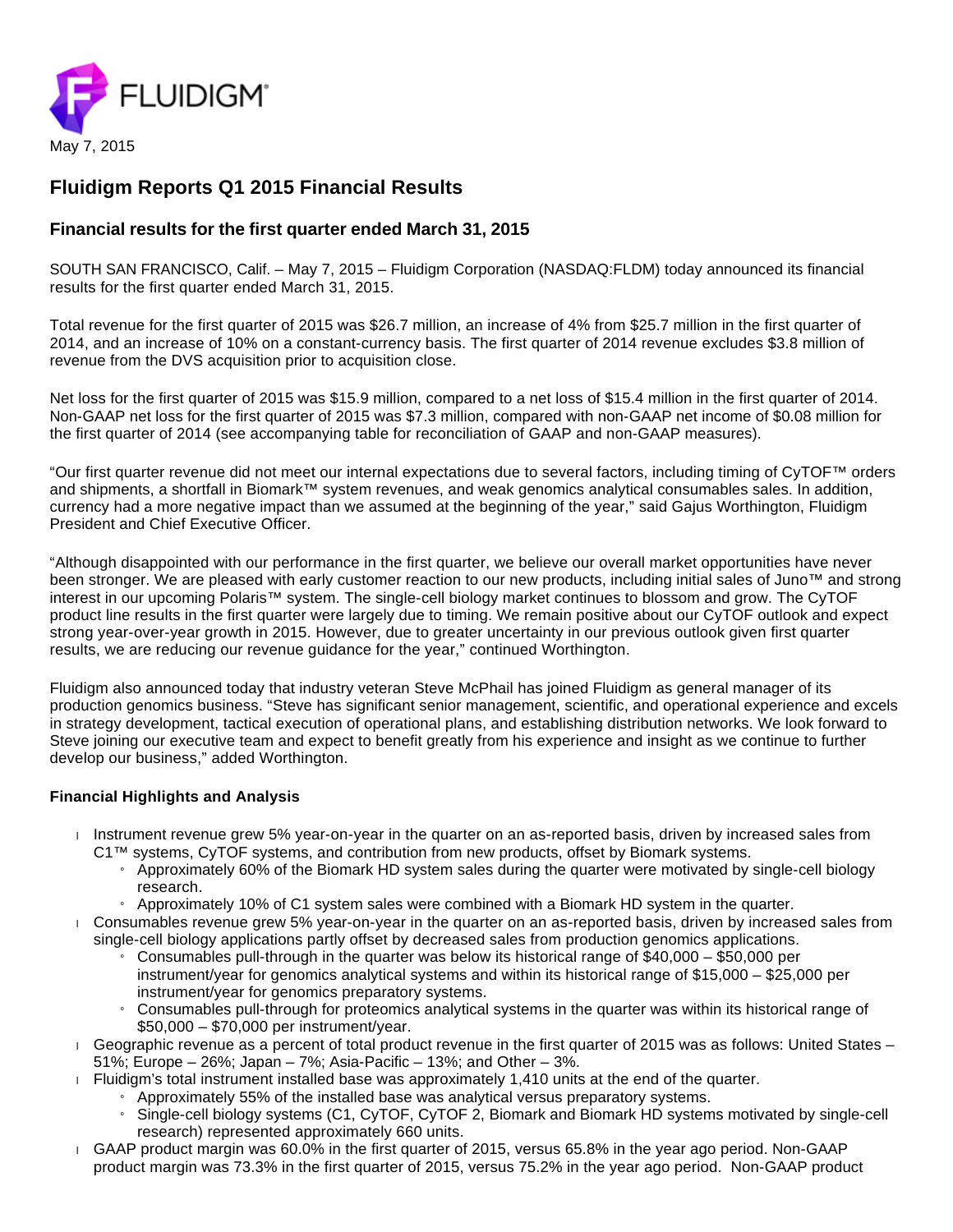margin excludes the effects of amortization of developed technology, depreciation and amortization, non-cash charge for the sale of inventory revalued at the date of acquisition, and stock-based compensation expense (see accompanying table for reconciliation of GAAP and non-GAAP product margins).

Fluidigm ended March 31, 2015 with approximately \$134.9 million in cash, cash equivalents, and investments.

## **Business Highlights Since Fluidigm's Last Earnings Release**

- Introduced the Polaris system at the annual Advances in Genome Biology and Technology meeting in February 2015. Polaris is a single-cell research system that integrates cell selection, isolation, dose, culture and molecular preparation into a single workflow enabling researchers to correlate gene expression with environmental conditions and phenotypic information. We expect to launch Polaris mid-year 2015.
- Announced the new Access Array library workflow prep using the Juno instrument. The Access Array library workflow prep is a scalable, economical, and flexible workflow designed to enable users to validate up to 5,000 known and novel mutations per sample. We expect to launch the Access Array library prep in the second half of 2015.

## **Financial Outlook**

Fluidigm is projecting total revenue to be between \$133 million and \$143 million versus prior guidance of between \$142 million and \$149 million. 2015 revenue projections incorporate an estimated negative currency related impact of approximately 4 to 5 percent at the midpoint of the range versus our prior estimate of approximately 3 to 4 percent.

The Company projects 2015 operating expenses on a GAAP basis to be between \$129 and \$134 million. Non-GAAP operating expenses, excluding approximately \$19 million of estimated stock-based compensation expense, and \$5 million of estimated depreciation and amortization expense, is expected to be between \$105 million and \$110 million (also, see accompanying table for reconciliation of GAAP and non-GAAP operating expenses for the first quarter results of 2015 and 2014). Stock-based compensation expense is projected to be between \$18 and \$20 million. Substantially all of our stockbased compensation expense is reflected in operating expenses. Interest expense is projected to be approximately \$6 million and capital spending is projected to be between \$6 and \$9 million.

### **Conference Call Information**

Fluidigm will host a conference call today, May 7, 2015 at 2:00 p.m. PST (5:00 p.m. EST). The call can be accessed by calling (877) 556-5248 (domestic toll-free) or (720) 545-0029 (international toll). Fluidigm will also provide a live stream of its Q1 2015 financial results conference call for investors at: http://investors.fluidigm.com/events.cfm. The link will not be active until 4:45 p.m. Eastern Time on May 7, 2015. A telephone replay of the teleconference will be available 90 minutes after the end of the call at (855) 859-2056 (domestic toll-free), or (404) 537-3406 (international toll), access code 10433842. The conference call will also be archived on the Fluidigm investor's page at: [http://investors.fluidigm.com.](http://investors.fluidigm.com/)

## **Statement Regarding Use of Non-GAAP Financial Information**

Fluidigm has presented certain financial information in accordance with GAAP and also on a non-GAAP basis for the first quarter of 2015 and 2014. Management believes that non-GAAP financial measures, taken in conjunction with GAAP financial measures, provide useful information for both management and investors by excluding certain non-cash and other expenses that are not indicative of the company's core operating results. Management uses non-GAAP measures to compare the company's performance relative to forecasts and strategic plans and to benchmark the company's performance externally against competitors. Non-GAAP information is not prepared under a comprehensive set of accounting rules and should only be used to supplement an understanding of the company's operating results as reported under U.S. GAAP. Fluidigm encourages investors to carefully consider its results under GAAP, as well as its supplemental non-GAAP information and the reconciliation between these presentations, to more fully understand its business. Reconciliations between GAAP and non-GAAP results are presented in the accompanying table of this release.

## **Use of Forward-Looking Statements**

This press release contains forward-looking statements within the meaning of the Private Securities Litigation Reform Act of 1995, including, among others, statements relating to current estimates of 2015 total revenue, GAAP and non-GAAP operating expenses, stock-based compensation expense, interest expense, capital spending, and currency related impact on 2015 revenue; growth in the single-cell biology market and Fluidigm's overall market opportunities; plans, objectives, expectations, and strategies for the development and growth of Fluidigm's business; and Fluidigm's CyTOF outlook and expectation of strong year-over-year growth in 2015. Forward-looking statements are subject to numerous risks and uncertainties that could cause actual results to differ materially from currently anticipated results, including but not limited to, risks relating to the future financial performance of Fluidigm's proteomics and genomics product lines; challenges inherent in developing, manufacturing, launching, marketing, and selling new products; the possible loss of key employees, customers, or suppliers; intellectual property risks, including risks relating to maintaining material in-licensed intellectual property rights; competition; Fluidigm's sales, marketing and distribution capabilities; Fluidigm's planned sales, marketing, and research and development activities; reduction in research and development spending or changes in budget priorities by customers; interruptions or delays in the supply of components or materials for, or manufacturing of, its products; seasonal variations in customer operations; unanticipated increases in costs or expenses; and risks associated with international operations. Information on these and additional risks, uncertainties, and other information affecting Fluidigm's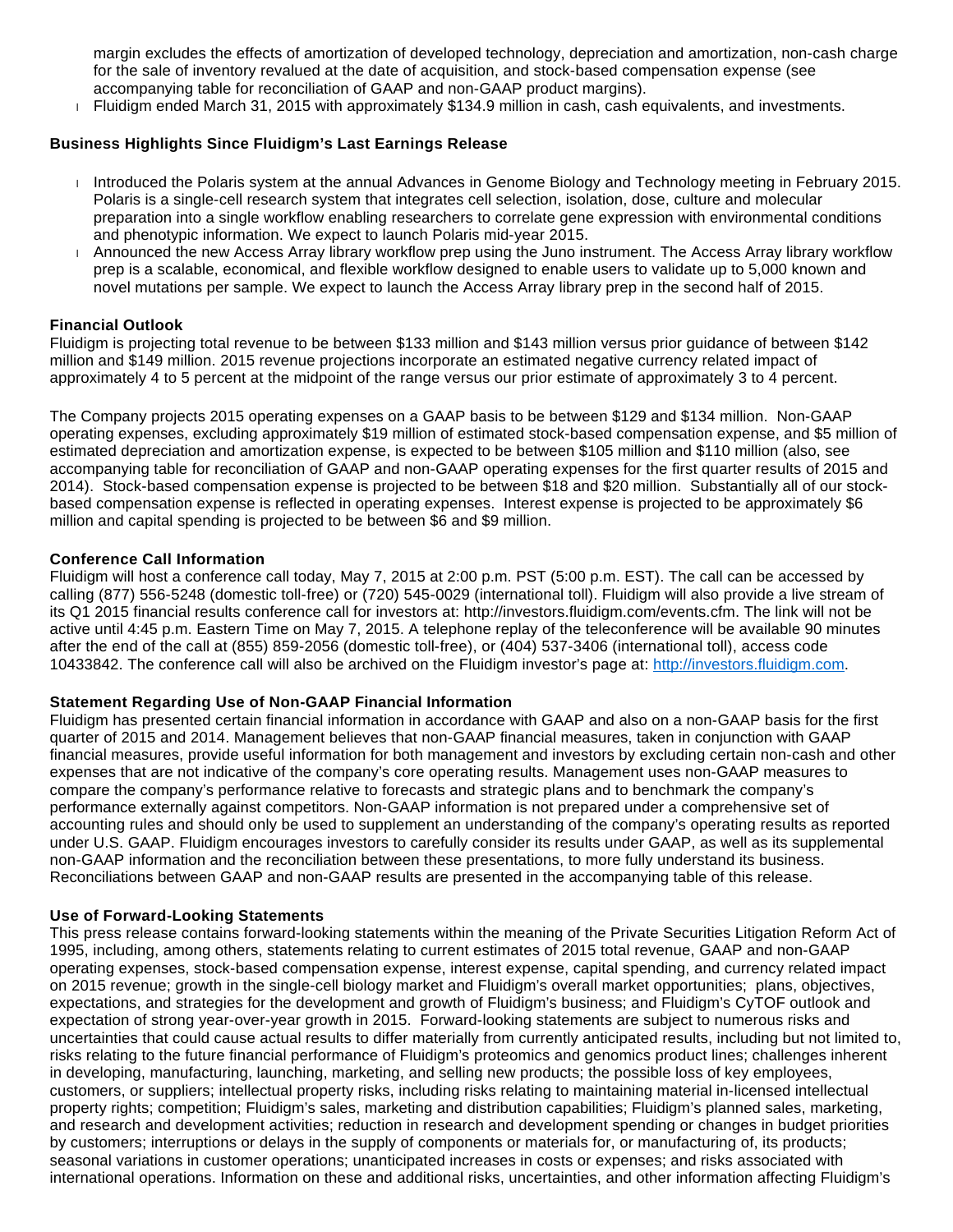business and operating results are contained in Fluidigm's Annual Report on Form 10-K for the year ended December 31, 2014, and other filings with the Securities and Exchange Commission. Additional information will also be set forth in Fluidigm's Quarterly Report on Form 10-Q for the three months ended March 31, 2015 to be filed with the Securities and Exchange Commission. These forward-looking statements speak only as of the date hereof. Fluidigm Corporation disclaims any obligation to update these forward-looking statements except as may be required by law.

### **About Fluidigm**

Fluidigm (NASDAQ:FLDM) develops, manufactures, and markets life science analytical and preparatory systems for growth markets such as single-cell biology and production genomics. We sell to leading academic institutions, clinical laboratories, and pharmaceutical, biotechnology, and agricultural biotechnology companies worldwide. Our systems are based on proprietary microfluidics and multi-parameter mass cytometry technology, and are designed to significantly simplify experimental workflow, increase throughput, and reduce costs, while providing excellent data quality. Fluidigm products are provided for Research Use Only. Not for use in diagnostic procedures.

### We use our website (www.fluidigm.com), corporate Twitter account (@Fluidigm), Facebook page

(<https://www.facebook.com/Fluidigm>), and LinkedIn page (<https://www.linkedin.com/company/fluidigm-corporation>) as channels of distribution of information about our products, our planned financial and other announcements, our attendance at upcoming investor and industry conferences, and other matters. Such information may be deemed material information and we may use these channels to comply with our disclosure obligations under Regulation FD. Therefore, investors should monitor our website and our social media accounts in addition to following our press releases, SEC filings, public conference calls, and webcasts.

Fluidigm, the Fluidigm logo, CyTOF, Biomark, Juno, Polaris, C1, and Access Array are trademarks or registered trademarks of Fluidigm Corporation.

## **FLUIDIGM CORPORATION CONDENSED CONSOLIDATED STATEMENTS OF OPERATIONS** (In thousands, except per share amounts)

(Unaudited)

|                                                                |        | Three Months Ended March 31, |        |           |
|----------------------------------------------------------------|--------|------------------------------|--------|-----------|
|                                                                |        | 2015                         |        | 2014      |
| Revenue:                                                       |        |                              |        |           |
| Instruments                                                    | Ŝ      | 15,820                       | S      | 15,107    |
| Consumables                                                    |        | 10,826                       |        | 10,342    |
| Product revenue                                                |        | 26,646                       |        | 25,449    |
| License and grant revenue                                      |        | 83                           |        | 275       |
| <b>Total revenue</b>                                           |        | 26,729                       |        | 25,724    |
| Costs and expenses:                                            |        |                              |        |           |
| Cost of product revenue                                        |        | 10,646                       |        | 8,704     |
| Research and development                                       | 9,990  |                              |        | 7,646     |
| Selling, general and administrative                            | 20,094 |                              | 15,257 |           |
| Acquisition-related expenses                                   |        |                              |        | 10,696    |
| Total costs and expenses                                       |        | 40,730                       |        | 42,303    |
| Loss from operations                                           |        | (14,001)                     |        | (16, 579) |
| Interest expense                                               |        | (1, 453)                     |        | (1,026)   |
| Other income (expense), net                                    |        | (1,120)                      |        | 48        |
| Loss before income taxes                                       |        | (16, 574)                    |        | (17, 557) |
| Benefit from income taxes                                      |        | 643                          |        | 2,143     |
| Net loss                                                       | Ś      | (15, 931)                    | S      | (15, 414) |
| Net loss per share, basic and diluted                          |        | (0.56)                       | s      | (0.57)    |
| Shares used in computing net loss per share, basic and diluted |        | 28,468                       |        | 26,900    |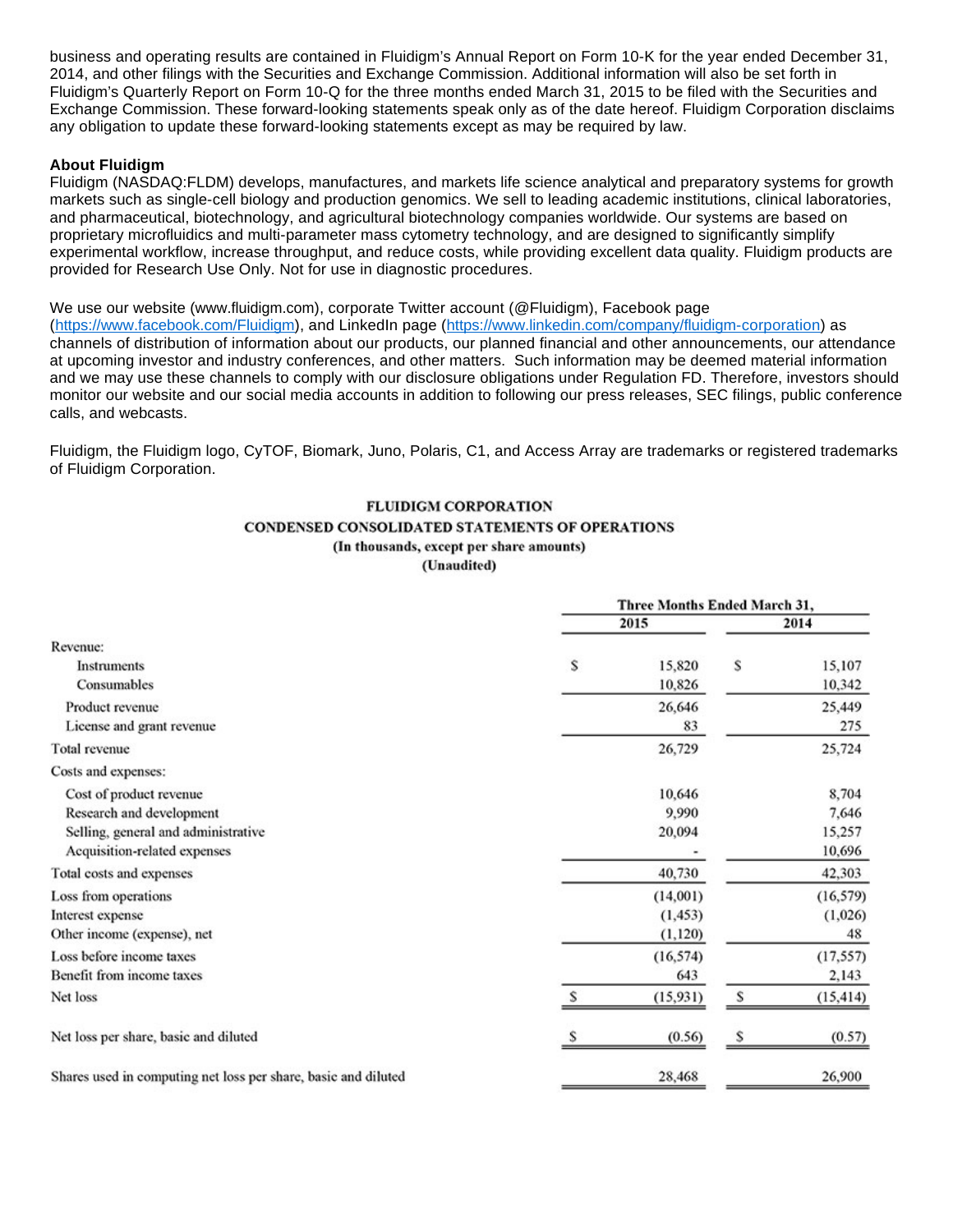#### **FLUIDIGM CORPORATION** CONDENSED CONSOLIDATED BALANCE SHEETS (In thousands)

|                                            | March 31, 2015 |             | December 31, 2014 @ |         |
|--------------------------------------------|----------------|-------------|---------------------|---------|
|                                            |                | (Unaudited) |                     |         |
| <b>ASSETS</b>                              |                |             |                     |         |
| Current assets:                            |                |             |                     |         |
| Cash and cash equivalents                  | s              | 36,982      | s                   | 33,713  |
| Short-term investments                     |                | 79,424      |                     | 81,588  |
| Accounts receivable, net                   |                | 19,577      |                     | 22,384  |
| Inventories                                |                | 17,394      |                     | 15,991  |
| Prepaid expenses and other current assets  |                | 1,856       |                     | 2,221   |
| <b>Total current assets</b>                |                | 155,233     |                     | 155,897 |
| Long-term investments                      |                | 18,508      |                     | 27,499  |
| Property and equipment, net                |                | 14,053      |                     | 13,889  |
| Other non-current assets                   |                | 3,729       |                     | 3,966   |
| Developed technology, net                  |                | 99,400      |                     | 102,200 |
| Goodwill                                   |                | 104,108     |                     | 104,108 |
| <b>Total assets</b>                        | s              | 395,031     | s                   | 407,559 |
| LIABILITIES AND STOCKHOLDERS' EQUITY       |                |             |                     |         |
| <b>Current liabilities:</b>                |                |             |                     |         |
| Accounts payable                           | S              | 5,502       | S                   | 5,919   |
| Accrued compensation and related benefits  |                | 4,840       |                     | 6,874   |
| Other accrued liabilities                  |                | 7,216       |                     | 9,664   |
| Deferred revenue, current portion          |                | 7,346       |                     | 6,928   |
| Total current liabilities                  |                | 24,904      |                     | 29,385  |
| Convertible notes, net                     |                | 195,512     |                     | 195,455 |
| Deferred tax liability, net                |                | 25,344      |                     | 26,152  |
| Other non-current liabilities              |                | 6,818       |                     | 6,148   |
| <b>Total liabilities</b>                   |                | 252,578     |                     | 257,140 |
| Total stockholders' equity                 |                | 142,453     |                     | 150,419 |
| Total liabilities and stockholders' equity | s              | 395,031     | \$                  | 407,559 |

(1) Derived from audited consolidated financial statements.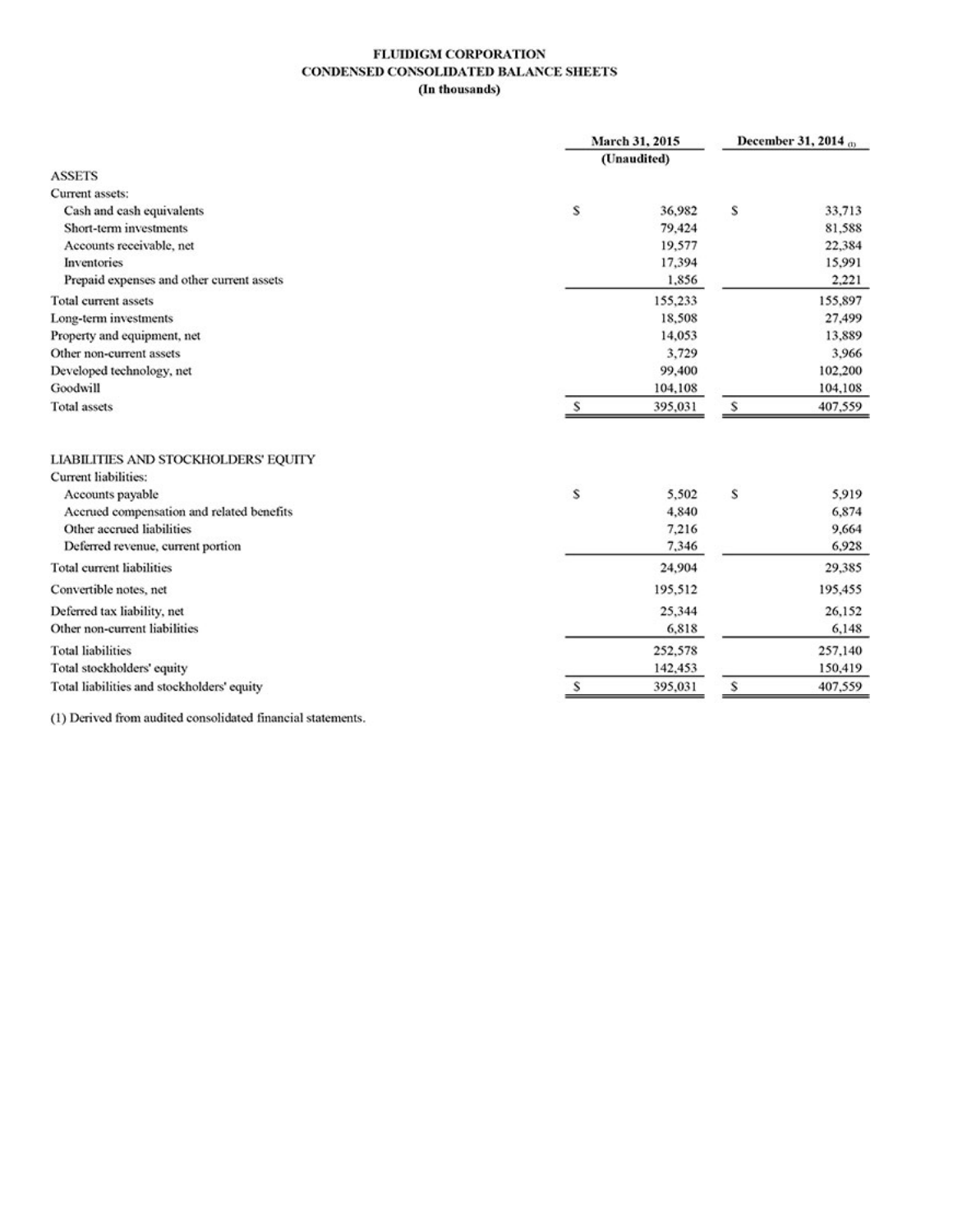### FLUIDIGM CORPORATION CONDENSED CONSOLIDATED STATEMENTS OF CASH FLOWS (In thousands)

### (Unaudited)

|                                                                           |    | Three Months Ended March 31, |    |            |
|---------------------------------------------------------------------------|----|------------------------------|----|------------|
|                                                                           |    | 2015                         |    | 2014       |
| <b>Operating Activities</b>                                               |    |                              |    |            |
| Net loss                                                                  | \$ | (15.931)                     | \$ | (15, 414)  |
| Depreciation and amortization                                             |    | 1,338                        |    | 920        |
| Stock-based compensation expense                                          |    | 4,068                        |    | 3.379      |
| Amortization of developed technology                                      |    | 2,800                        |    | 1,400      |
| Non-eash charges related to acquisition                                   |    |                              |    | 3,165      |
| Changes in assets and liabilities, net                                    |    | (2,075)                      |    | (3,997)    |
| Net eash used in operating activities                                     |    | (9,800)                      |    | (10, 547)  |
| <b>Investing Activities</b>                                               |    |                              |    |            |
| Acquisition, net of cash acquired                                         |    |                              |    | (113, 190) |
| Purchases of investments                                                  |    |                              |    | (15,003)   |
| Proceeds from sales and maturities of investments                         |    | 11,100                       |    | 8,775      |
| Purchase of intangible assets                                             |    | (120)                        |    |            |
| Purchases of property and equipment                                       |    | (909)                        |    | (1, 813)   |
| Net eash provided by (used in) investing activities                       |    | 10,071                       |    | (121, 231) |
| <b>Financing Activities</b>                                               |    |                              |    |            |
| Proceeds from issuance of convertible notes, net                          |    |                              |    | 195,212    |
| Proceeds from exercise of stock options                                   |    | 3,732                        |    | 2,287      |
| Net eash provided by financing activities                                 |    | 3,732                        |    | 197,499    |
| Effect of foreign exchange rate fluctuations on eash and eash equivalents |    | (734)                        |    | 42         |
| Net increase in cash and cash equivalents                                 |    | 3,269                        |    | 65,763     |
| Cash and cash equivalents at beginning of period                          |    | 33,713                       |    | 35,261     |
| Cash and eash equivalents at end of period                                | s  | 36,982                       | s  | 101,024    |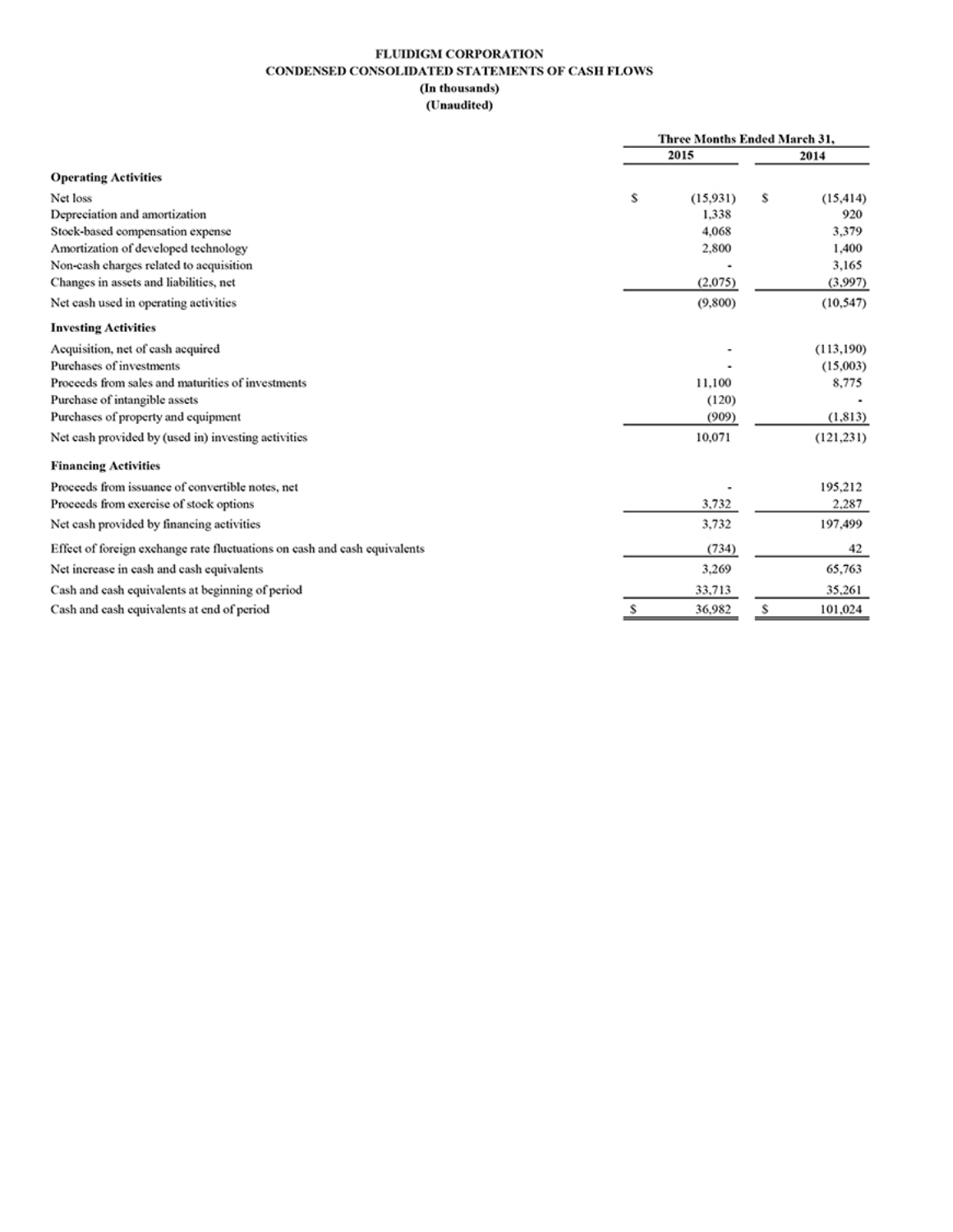### **FLUIDIGM CORPORATION** RECONCILIATION OF GAAP TO NON-GAAP FINANCIAL INFORMATION  $^{\text{(I)}}$ (In thousands, except per share amounts)

(Unaudited)

|                                                                           | <b>Three Months Ended March 31,</b> |          |   |           |
|---------------------------------------------------------------------------|-------------------------------------|----------|---|-----------|
|                                                                           |                                     | 2015     |   | 2014      |
| Net loss (GAAP)                                                           | s                                   | (15,931) | s | (15, 414) |
| Acquisition-related expenses                                              |                                     |          |   | 10.696    |
| Stock-based compensation expense                                          |                                     | 4.068    |   | 3,379     |
| Amortization of developed technology                                      |                                     | 2,800    |   | 1.400     |
| Interest expense                                                          |                                     | 1,453    |   | 1.026     |
| Depreciation and amortization                                             |                                     | 1,172    |   | 883       |
| Non-cash charge for sale of inventory revalued at the date of acquisition |                                     |          |   | 517       |
| Benefit from acquisition related income taxes                             |                                     | (820)    |   | (2, 412)  |
| Net (loss) income (Non-GAAP)                                              |                                     | (7,258)  |   | 75        |
| Net loss per share - basic and diluted (GAAP)                             |                                     | (0.56)   |   | (0.57)    |
| Net (loss) income per share - basic and diluted (Non-GAAP)                |                                     | (0.25)   |   | 0.00      |

### ITEMIZED RECONCILIATION BETWEEN GAAP AND NON-GAAP PRODUCT MARGIN

|                                                                           | Three Months Ended March 31, |        |   |        |
|---------------------------------------------------------------------------|------------------------------|--------|---|--------|
|                                                                           |                              | 2015   |   | 2014   |
| Product margin (GAAP)                                                     | s                            | 16,000 | s | 16,745 |
| Amortization of developed technology                                      |                              | 2,800  |   | 1,400  |
| Depreciation and amortization                                             |                              | 255    |   | 219    |
| Non-cash charge for sale of inventory revalued at the date of acquisition |                              | ۰      |   | 517    |
| Stock-based compensation expense                                          |                              | 484    |   | 263    |
| Product margin (Non-GAAP)                                                 |                              | 19.539 |   | 19.144 |
| Product margin percentage (GAAP)                                          |                              | 60.0%  |   | 65.8%  |
| Product margin percentage (Non-GAAP)                                      |                              | 73.3%  |   | 75.2%  |

#### ITEMIZED RECONCILIATION BETWEEN GAAP AND NON-GAAP OPERATING EXPENSES

|                                  | Three Months Ended March 31, |          |  |          |
|----------------------------------|------------------------------|----------|--|----------|
|                                  |                              | 2015     |  | 2014     |
| Operating expenses (GAAP)        |                              | 30,084   |  | 33,599   |
| Acquisition-related expenses     |                              | ۰        |  | (10,696) |
| Stock-based compensation expense |                              | (3, 584) |  | (3,116)  |
| Depreciation and amortization    |                              | (917)    |  | (664)    |
| Operating expenses (Non-GAAP)    |                              | 25,583   |  | 19,123   |

#### RECONCILIATION OF GAAP TO NON-GAAP REVENUE GROWTH EXCLUDING THE IMPACT OF FOREIGN EXCHANGE For the three months ended March 31, 2015

| Revenue growth, reported                   | $4\%$   |
|--------------------------------------------|---------|
| Impact of foreign exchange                 | $(6)\%$ |
| Non-GAAP revenue growth, constant currency | 10%     |

(1) Acquisition-related expenses include charges for accelerated vesting of certain DVS restricted stock and options; consulting, legal, and investment banking fees; and other expenses.